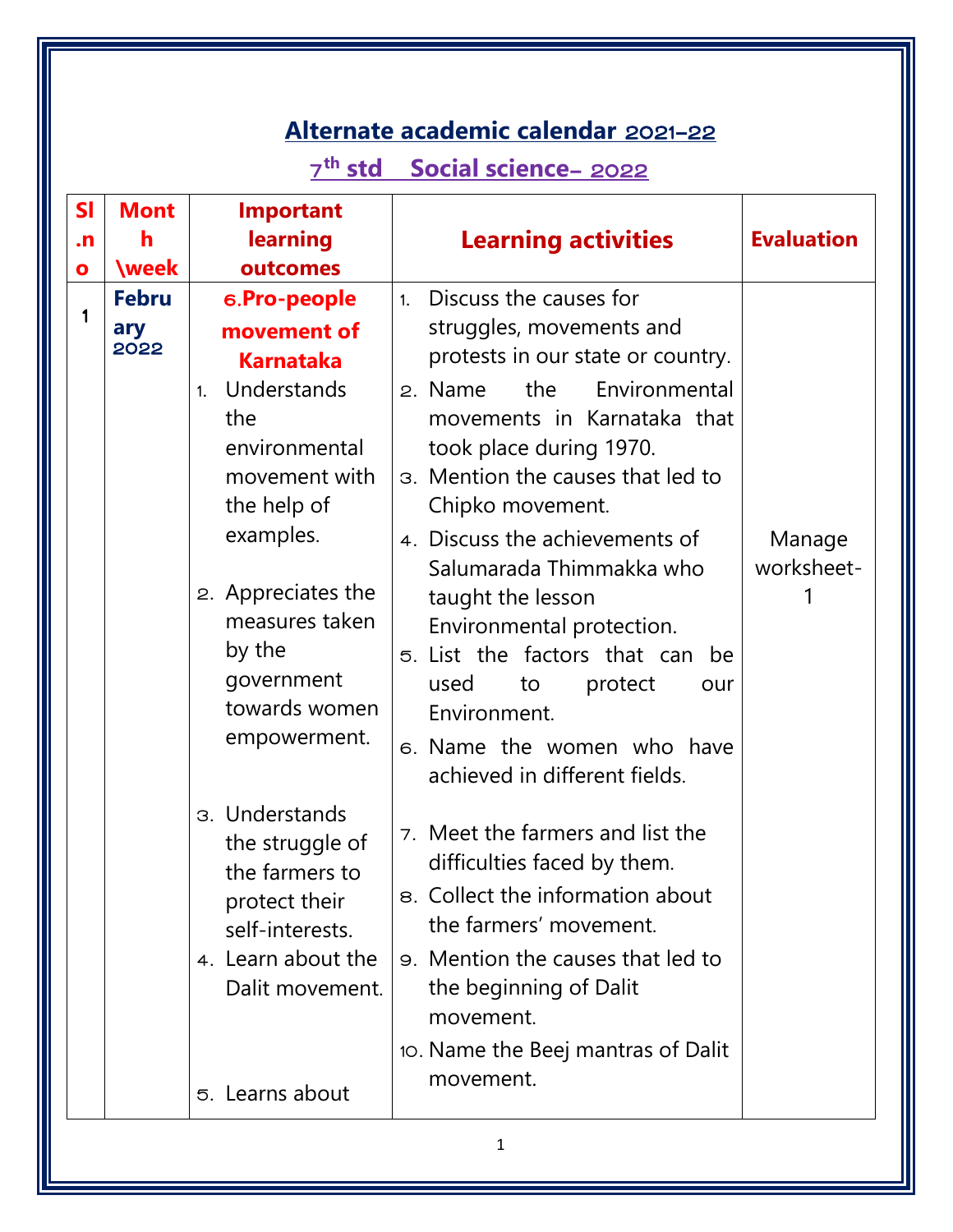| <b>Febru</b>                   | the movements                                                                                                                                        | 11. List the important factors of                                                                                                                                                                                                                                                                                                                      |                           |
|--------------------------------|------------------------------------------------------------------------------------------------------------------------------------------------------|--------------------------------------------------------------------------------------------------------------------------------------------------------------------------------------------------------------------------------------------------------------------------------------------------------------------------------------------------------|---------------------------|
| ary-<br>2022                   | began to<br>protect the<br>Kannada<br>language and<br>develop interest<br>in them.<br>6. Understands<br>the necessity of<br>Panchayat Raj<br>system. | Kannada movement.<br>12. Mention the important feature<br>of Gokak movement.<br>13. Name the important leaders<br>who took part in Gokak<br>movement.<br>14. Panchayat Raj system was a<br>supplement to the<br>decentralization of<br>administration.<br>15. Collect information about the<br>structure of your Gram<br>Panchayat and its activities. | Manage<br>worksheet-<br>2 |
|                                |                                                                                                                                                      | Use the given link to watch this<br>lesson in DD Chandana channel.<br>https://youtu.be/1vNLmsjEQe                                                                                                                                                                                                                                                      |                           |
|                                |                                                                                                                                                      |                                                                                                                                                                                                                                                                                                                                                        |                           |
|                                | 7. Karnataka-<br><b>Economic and</b><br>social<br>transformation.                                                                                    | Listen to the problems faced by<br>1.<br>the farmers during the period<br>of your grandfather and great<br>grandfathers from elders.                                                                                                                                                                                                                   |                           |
| <b>Febru</b><br>$ary-$<br>2022 | Understand the<br>1 <sub>1</sub><br>developments<br>in the social and<br>economic fields<br>of Karnataka                                             | 2. What are "Land reforms"?<br>Name the important land<br>reforms.                                                                                                                                                                                                                                                                                     | Manage<br>worksheet-      |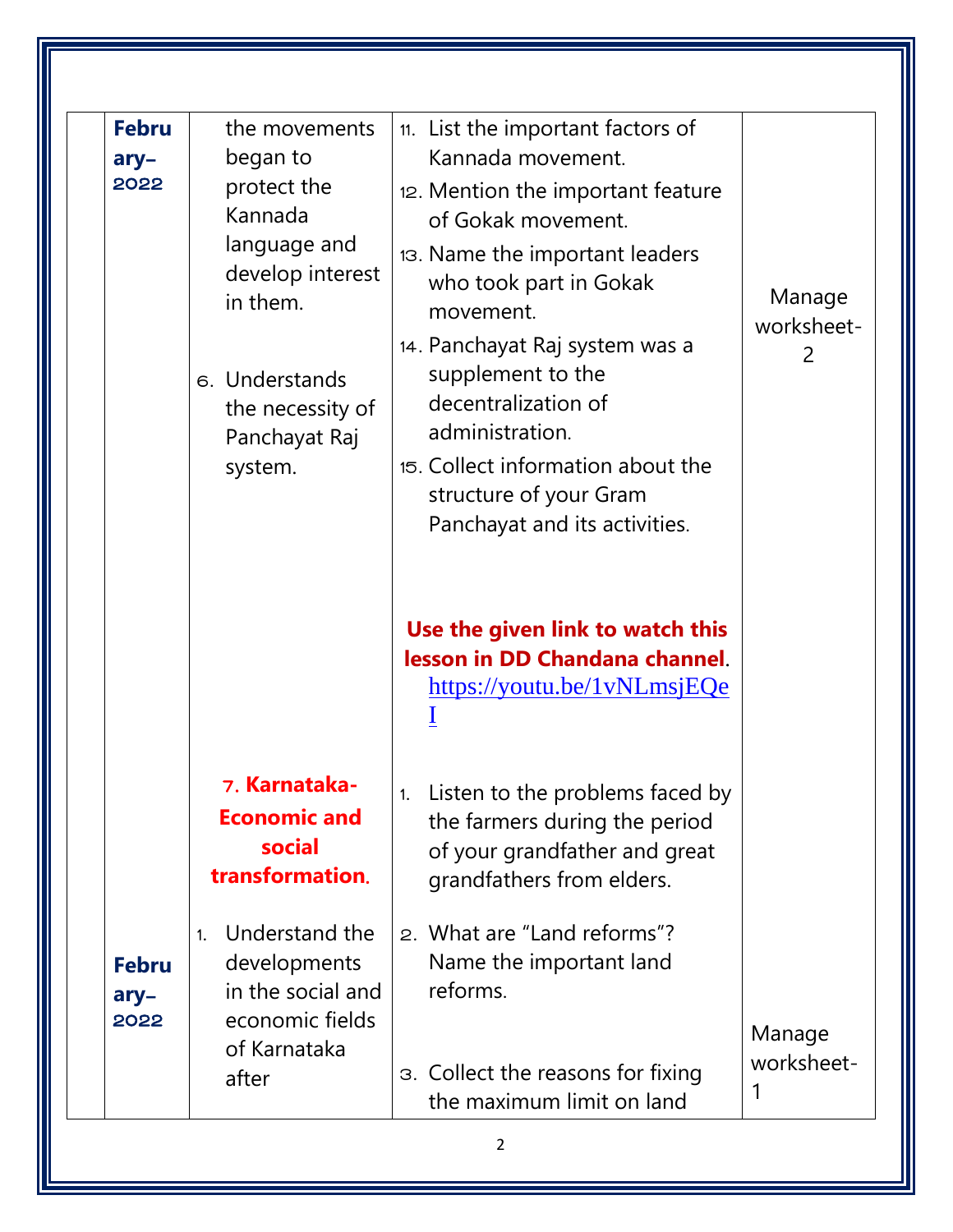|                              | independence.                                                                           | holdings by Karnataka<br>government.                                                                                                                                            |                              |
|------------------------------|-----------------------------------------------------------------------------------------|---------------------------------------------------------------------------------------------------------------------------------------------------------------------------------|------------------------------|
|                              | 2. Learns about<br>the objectives<br>and<br>consequences<br>of the Land<br>reforms act. | 4. List out the main features of<br>the 1974 land reforms<br>(amendment) act.<br>5. The life of farmers improved<br>after the consolidation of land<br>holdings. Discuss        |                              |
| <b>Febru</b><br>ary-<br>2022 | 3. Appreciates the<br>contributions of<br>the backward<br>classes'<br>commissions.      | 6. Mention the maximum limit on<br>land holdings according to<br>1974 land reforms act. Discuss<br>its effects.<br>7. Name the important<br>commissions of backward<br>classes. |                              |
|                              |                                                                                         | 8. How did L.G. Havanur<br>commission identify the<br>backwardness of a community?<br>9. Create an album regarding the                                                          | Manage                       |
|                              |                                                                                         | following social reformers.<br>❖ B.D.Jatti.<br>❖ D.Devaraj urs<br>❖ L.G.Havanur<br>❖ Sahukar Chennaiah<br>❖ M.Basavaiah.                                                        | worksheet-<br>$\overline{2}$ |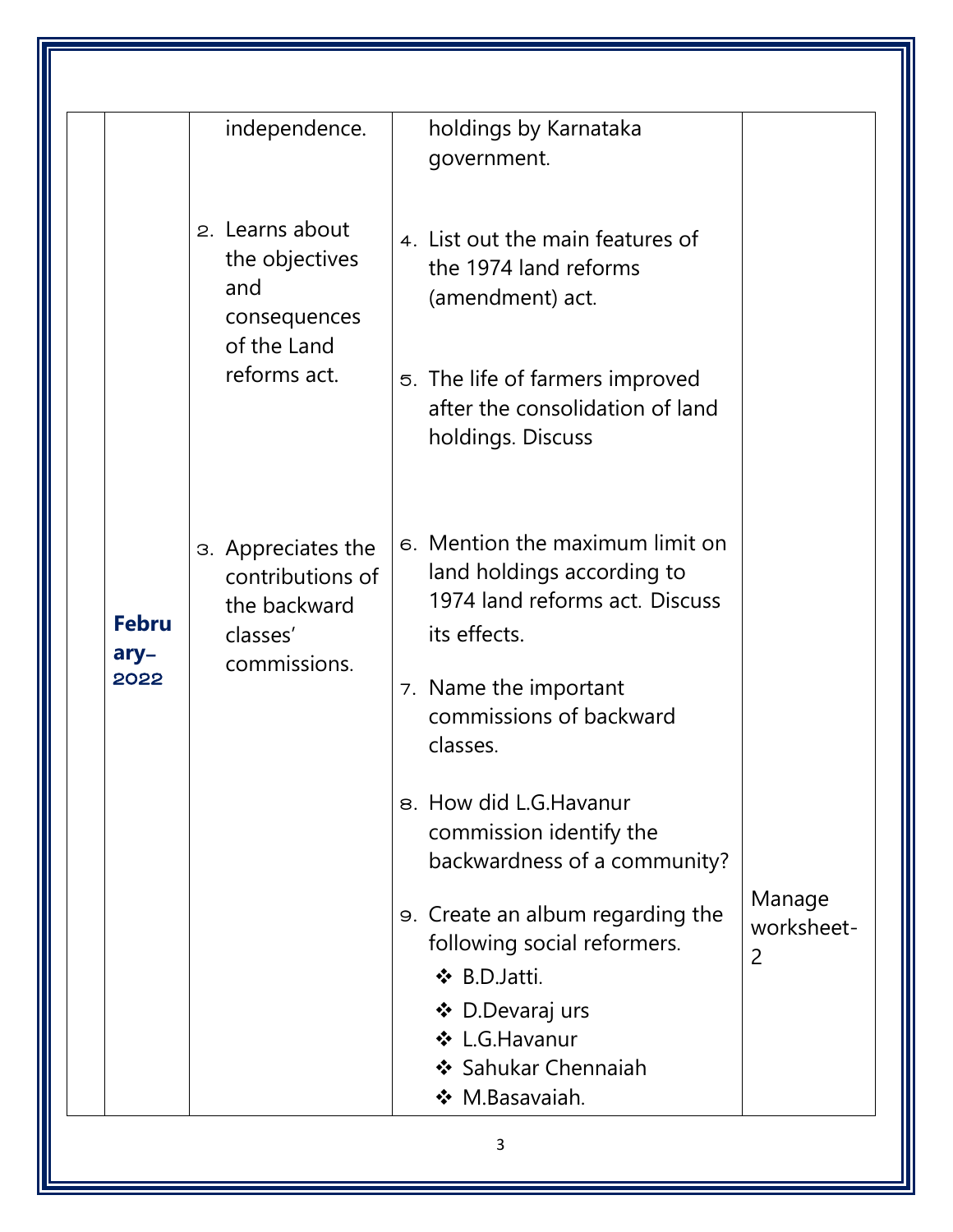|                              |                                                                                           | Use the given link to watch this<br>lesson in DD Chandana channel<br>https://youtu.be/upqWt6Y9dFc |                      |
|------------------------------|-------------------------------------------------------------------------------------------|---------------------------------------------------------------------------------------------------|----------------------|
| <b>Febru</b><br>ary-<br>2022 | 13. Antarctica-The<br>white continent                                                     | Mention the extent and<br>1.<br>location of Antarctica.                                           |                      |
|                              | Knows the<br>1.<br>location, extent<br>and physical                                       | 2. List out the oceans that<br>surround Antarctica.                                               | Manage<br>worksheet- |
|                              | setting of<br>Antarctica.                                                                 | 3. Name two physical divisions of<br>Antarctica.                                                  |                      |
|                              | 2. Understands<br>the physical<br>features, land<br>and water<br>bodies of<br>Antarctica. | 4. Antarctica is called as "the<br>Greater Antarctica", "the<br>continent of Science". Discuss    |                      |
|                              |                                                                                           | 5. Name the important plants and<br>animals of Antarctica.                                        |                      |
|                              | 3. Understand the<br>natural                                                              | 6. Mention the important<br>mountain peaks of Antarctica.                                         |                      |
|                              | vegetation and                                                                            | 7. Mention the research centres                                                                   |                      |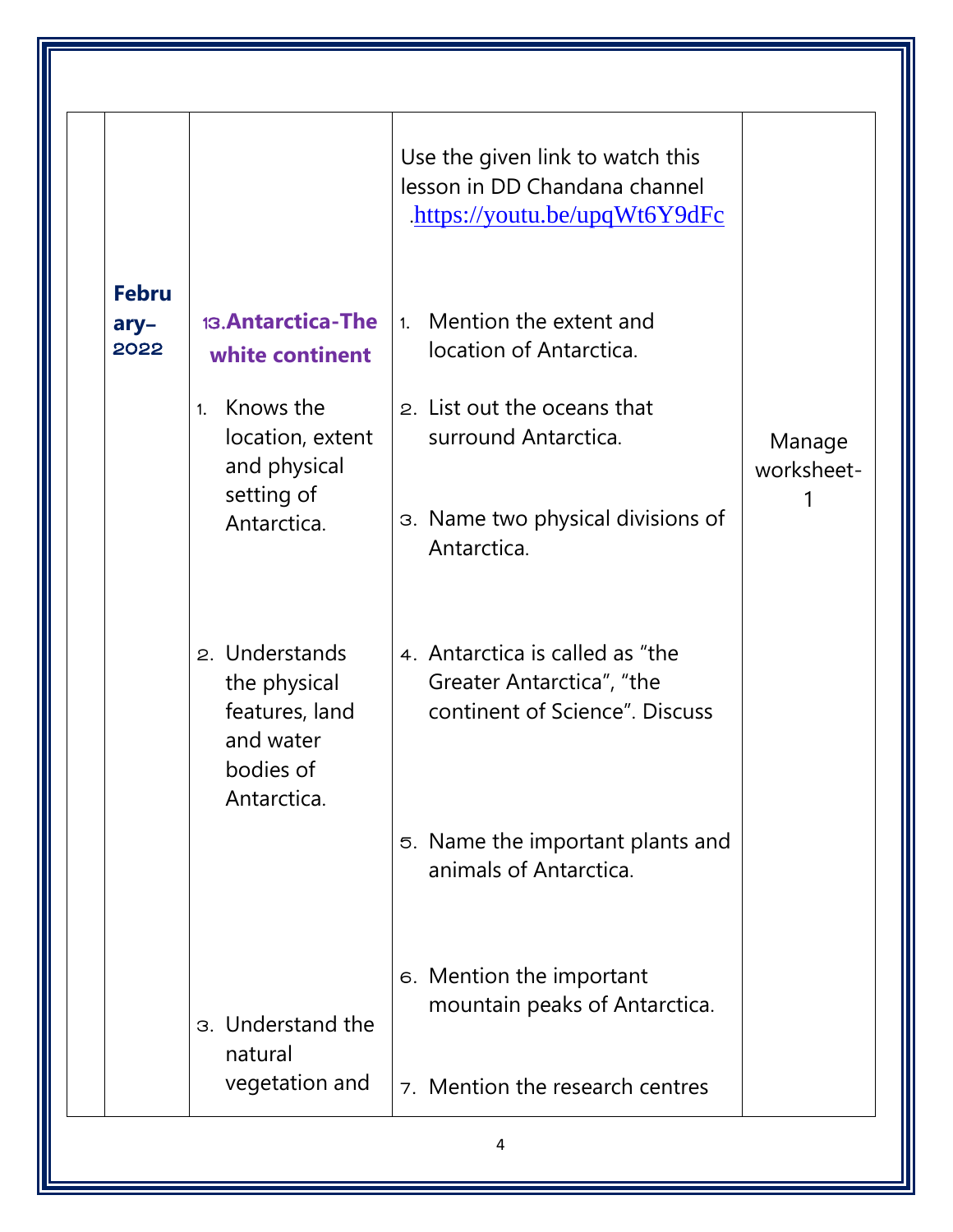| Antarctica.                                                                                            | 8. List out the important                                                                                                                                |                                      |
|--------------------------------------------------------------------------------------------------------|----------------------------------------------------------------------------------------------------------------------------------------------------------|--------------------------------------|
|                                                                                                        |                                                                                                                                                          |                                      |
|                                                                                                        | objectives of Antarctic treaty.                                                                                                                          | Manage<br>worksheet-<br>$\mathbf{2}$ |
| 4. Understands<br>the expedition,<br>treaty and<br>important<br>research<br>stations of<br>Antarctica. | 9. Collect and make a list of the<br>photographs concerning<br>research centers of different<br>countries established in the<br>continent of Antarctica. |                                      |
|                                                                                                        | Use the given link to watch this                                                                                                                         |                                      |
|                                                                                                        | lesson in DD Chandana channel.                                                                                                                           |                                      |
|                                                                                                        | https://youtu.be/zlCwsG3YoDc                                                                                                                             |                                      |
|                                                                                                        |                                                                                                                                                          |                                      |
|                                                                                                        |                                                                                                                                                          |                                      |
|                                                                                                        |                                                                                                                                                          |                                      |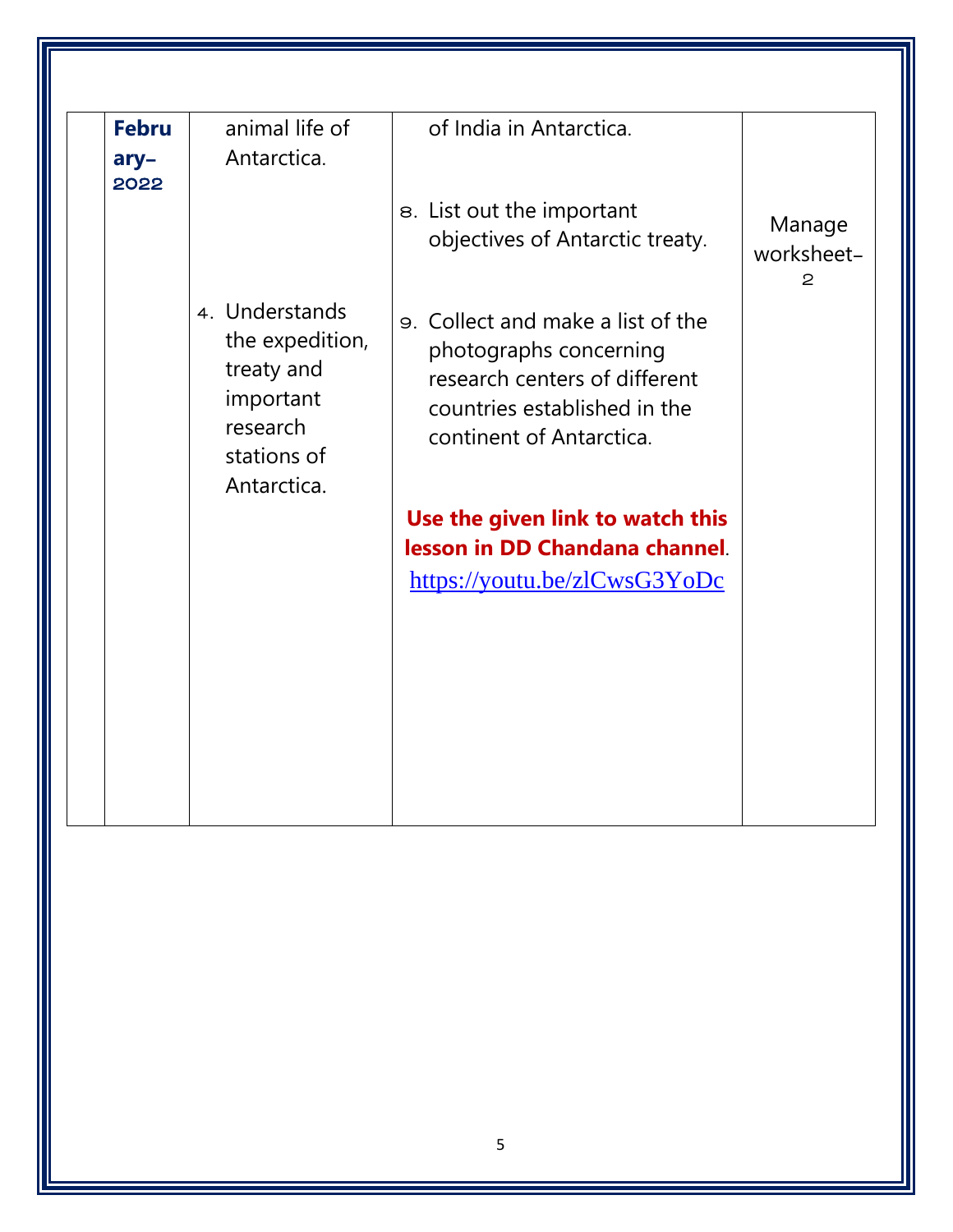|                                             | <b>Worksheet-1</b>                                                          |
|---------------------------------------------|-----------------------------------------------------------------------------|
|                                             | <b>Pro-people movements of Karnataka</b>                                    |
| I. Match the column 'a' with column 'b'     |                                                                             |
| Panchayat Raj system<br>2. Vrukshamathe     | Sunderlal Bahuguna<br>Indiramma                                             |
| 3. Chipko movement Salumarada Thimakka      |                                                                             |
|                                             | 4. The first woman mayor of Bangalore M.D.Nanjundaswamy                     |
| 5. Farmers' movement                        | Nazeer sab                                                                  |
| II Answer the following in a sentence each. |                                                                             |
| 1. Who is the backbone of our country?      |                                                                             |
|                                             |                                                                             |
| Ans:<br>2. Name the Naval base in Karwar.   |                                                                             |
|                                             |                                                                             |
| Ans:                                        |                                                                             |
|                                             | 3. Under whose leadership was the Gokak movement took place?                |
| Ans:                                        |                                                                             |
| 4. Who was called as 'Dalit Sun'?           |                                                                             |
| Ans:                                        |                                                                             |
|                                             |                                                                             |
| 5. What is 'Social Forestry'?               |                                                                             |
| Ans:                                        |                                                                             |
|                                             | III. Answer the following in two or three sentences each                    |
|                                             | What measures can we take to protect our environment?                       |
|                                             |                                                                             |
|                                             |                                                                             |
|                                             |                                                                             |
|                                             | 2. Discuss the achievements of Salumarada Thimmakka who taught us about the |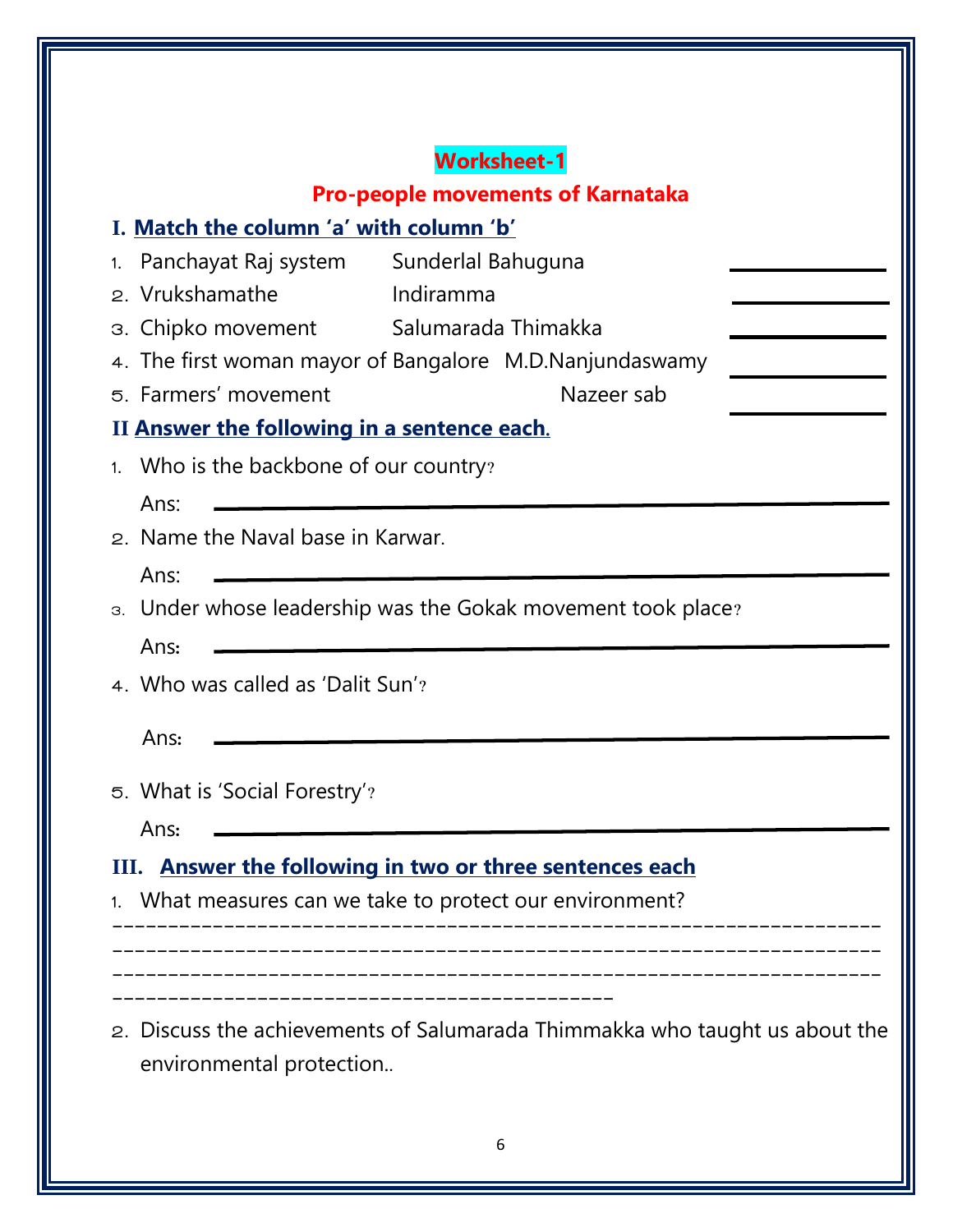| 3. Name the important leaders who took part in Gokak movement.                                                                                                                                                                                      |
|-----------------------------------------------------------------------------------------------------------------------------------------------------------------------------------------------------------------------------------------------------|
| 4. The Government of Karnataka has recently introduced a plan regarding the<br>higher and upgraded education and new scholarship scheme for the children<br>of farmers. Collect the information about it.<br>-------------------------------------- |
|                                                                                                                                                                                                                                                     |
| IV Shall we collect the information while moving?<br>Meet the farmers of your locality, collect and write the problems they are<br>facing.                                                                                                          |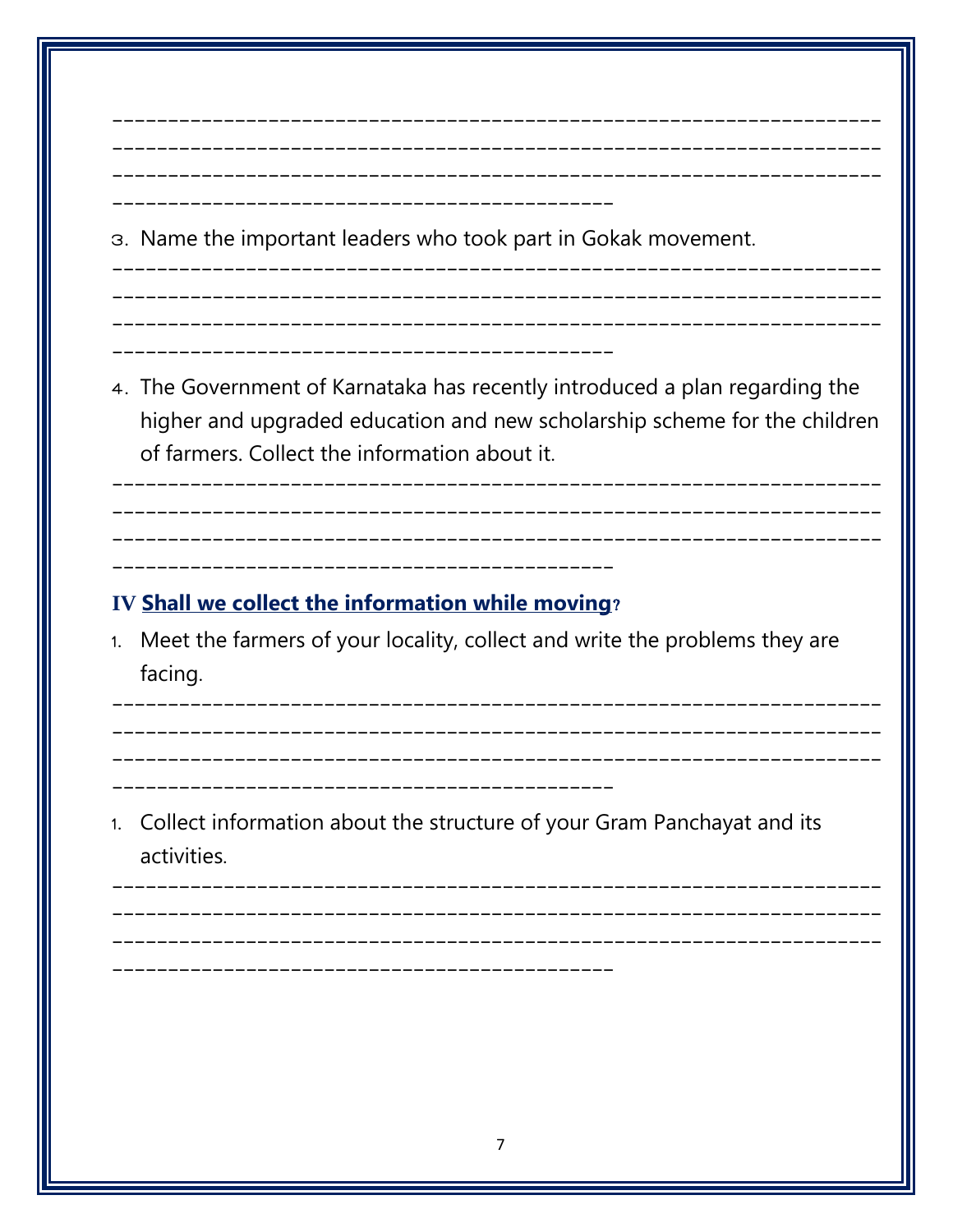## **WORKSHEET**- 2

- 1. **Identify the given pictures and Write their achievements and the movements they participated in.**
- 2. . **(Paste the picture of local reformers in the given space)**



-----------------





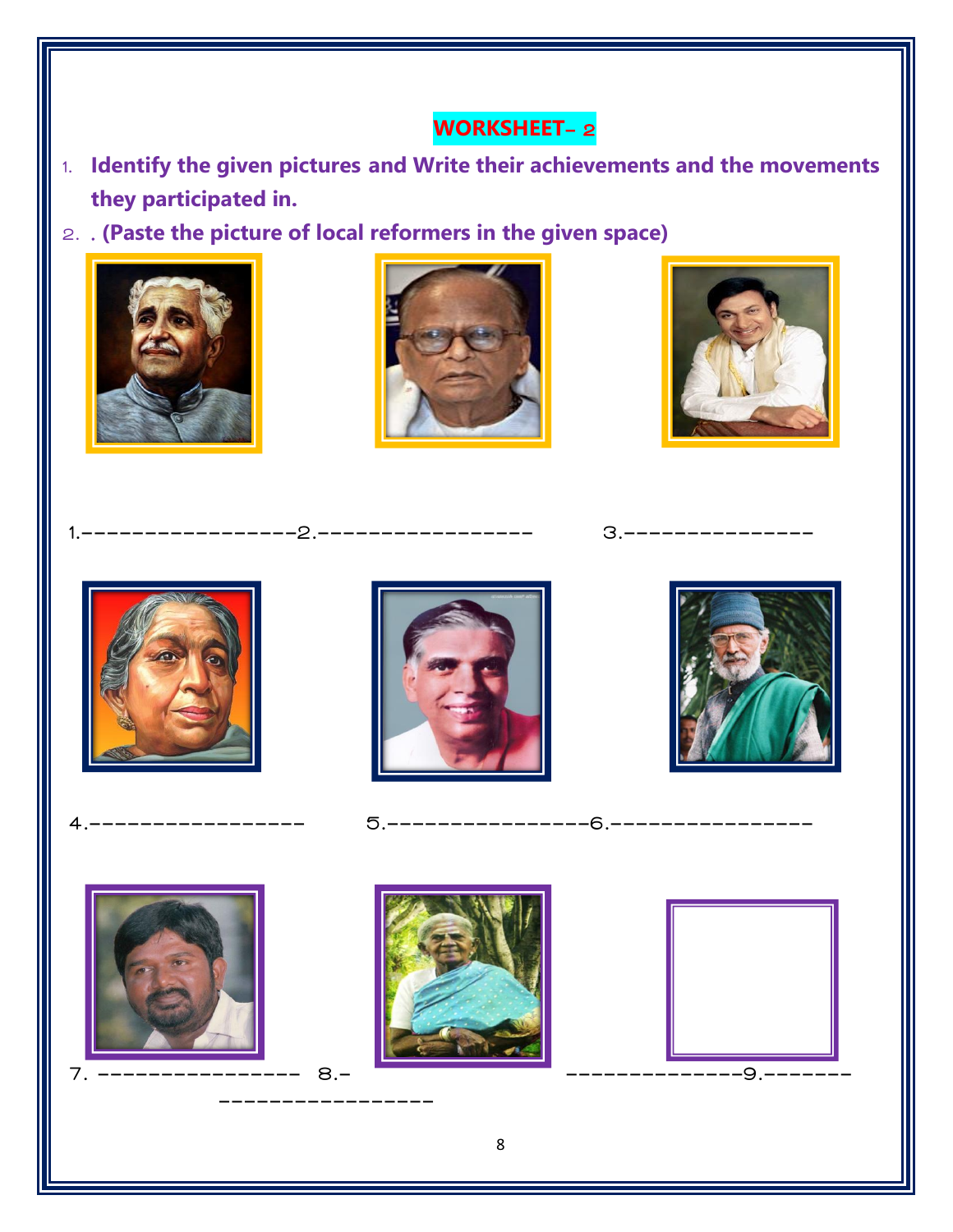| <b>Worksheet-1</b>                 | 7.Karnataka-Economic and Social transformation.                                           |
|------------------------------------|-------------------------------------------------------------------------------------------|
| choose the correct answer<br>I     |                                                                                           |
| 1.                                 | B.D. Jatti was India's ---------------------------------                                  |
|                                    | President, Vice-president, Prime minister, Defence minister.                              |
| 20, 30, 40, 50                     | 2. One acre is equal to ---------------------------------guntas.                          |
| 1950.<br>1947,                     | 3. Devaraj Urs was the chief minister of Karnataka in ------------------<br>1974,<br>1996 |
| -------------                      | 4. The first chairman of Backward classes commission formed in 1975 was------             |
|                                    | Lesley.c.Miller, T.Venkataswamy, Chinnappa Reddy, L.G.Havanur                             |
|                                    | 5. The essential part of man's life is -----------------------                            |
| Mobile, Land, Car, Aero plane.     |                                                                                           |
| Ш<br>Answer in a sentence each     |                                                                                           |
| What is 'Economic holdings'?<br>1. |                                                                                           |
|                                    | 2. When does Inam cancellation act came into force?                                       |
|                                    | 3. When the first reservation rules do came into force in Mysore?                         |
|                                    | 4. Who got the fame for appointing India's first backward classes commission?             |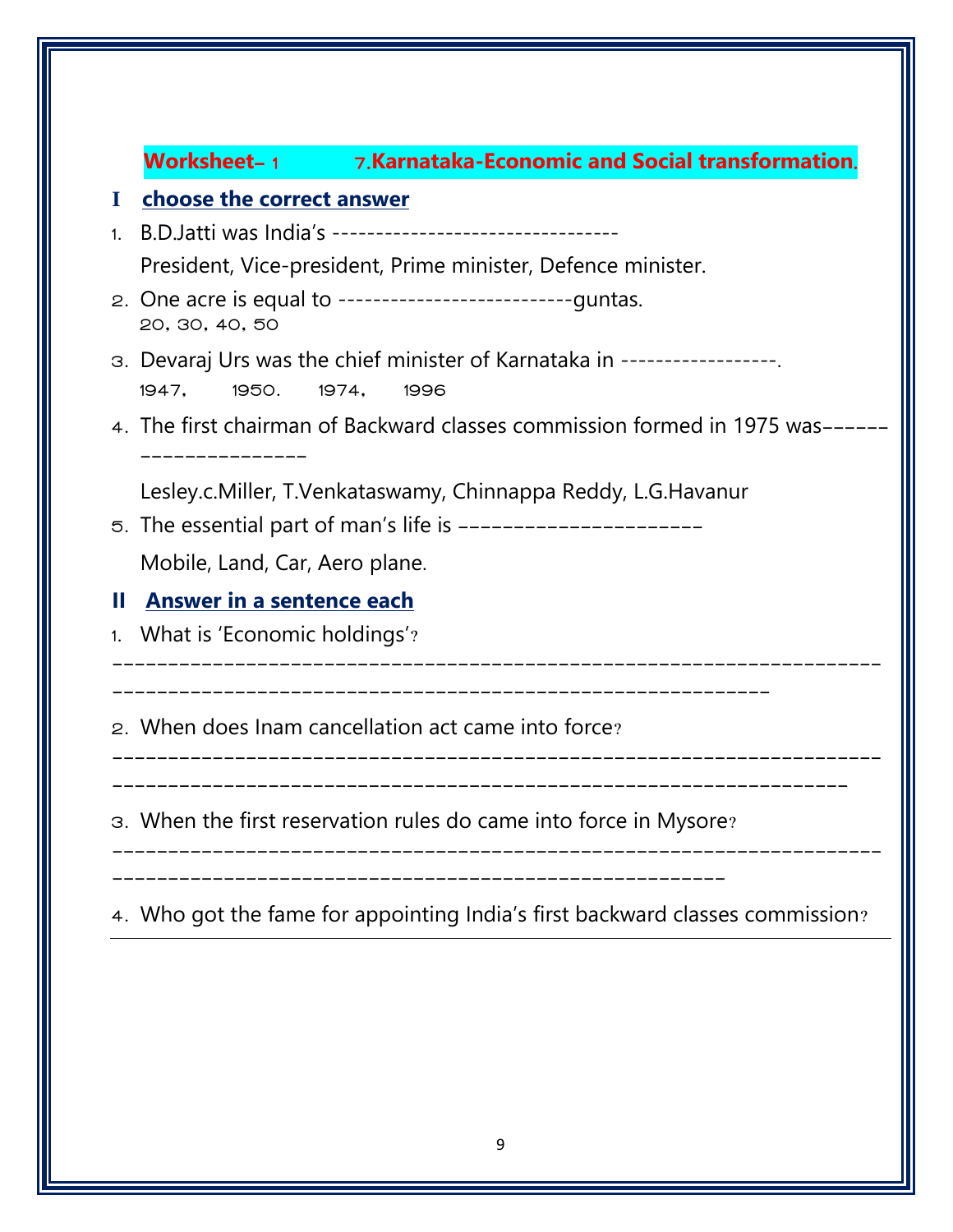III Identify and write their contributions





\_\_\_\_\_\_\_\_\_\_\_\_\_\_\_\_

\_\_\_\_\_\_\_\_\_\_\_\_\_\_\_\_\_\_\_\_\_



| --------- |  |  |  |
|-----------|--|--|--|

## IV Answer the following in two or three sentences each

1. Mention the maximum limit on landholdings according to 1974 land reform act. Discuss its effects.

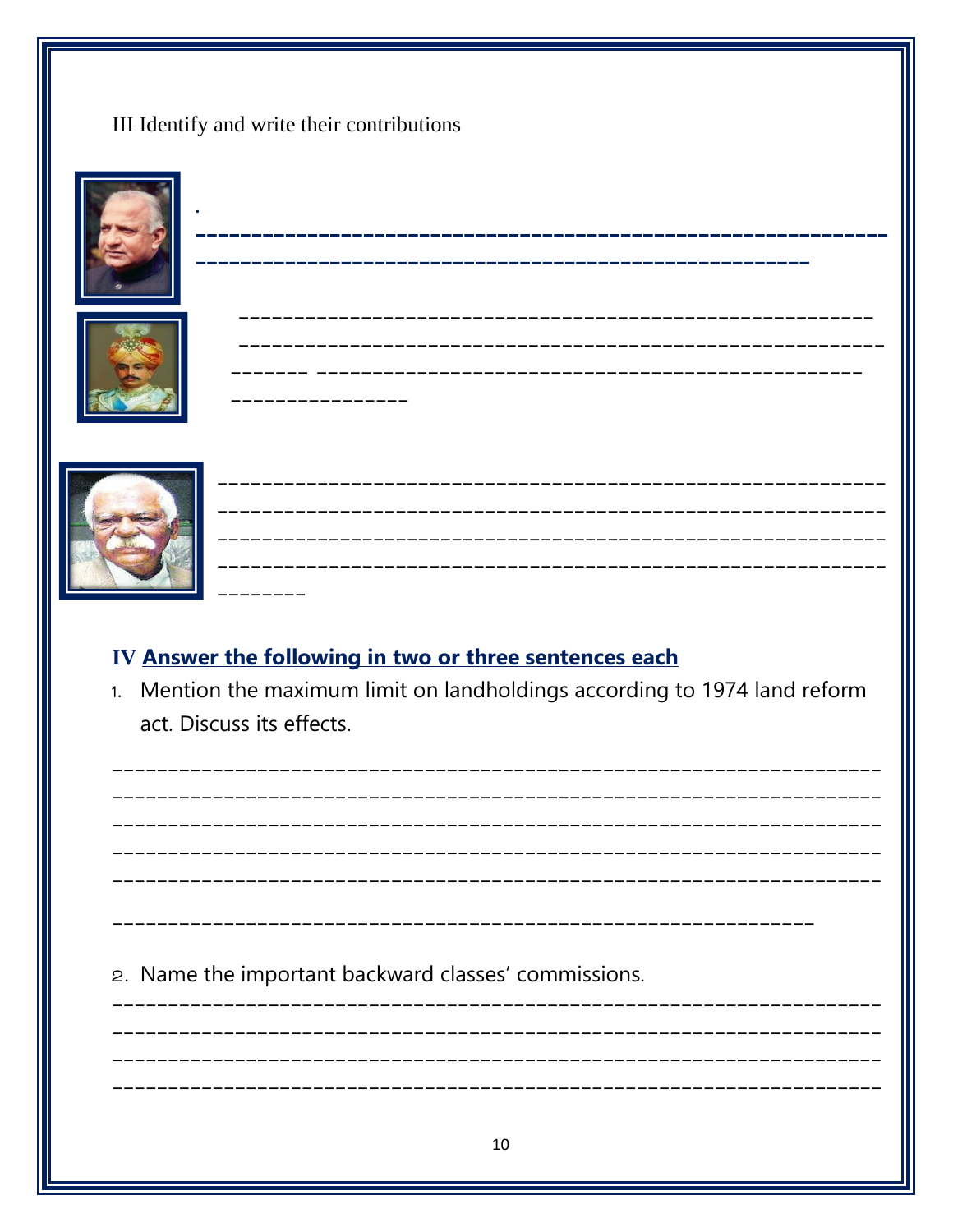3. How did L.G.Havanur commission identify the backwardness of a community? Explain.

--------------------------------------------------------------------- ---------------------------------------------------------------------

--------------------------------------------------------------------- --------------------------------------------------------------------- --------------------------------------------------------------------- --------------------------------------------------------------------- --------------------------------------------------------------------- ---------------------------------------------------------------------

 $\mathbf{r}$ 

## **V Activity**

------

1. Read and collect the information about 1974 land reforms act.

## 13. **Antarctica-The white continent**

**Identify who I am?**

1. I live on the banks of the sea. I am a bird but can't fly.

We are the one to welcome the people who come to Our continent

2. Due to the constant hunting of me in the nearby island and on the sea shore of this continent, I am on the verge of extinction.Who am I?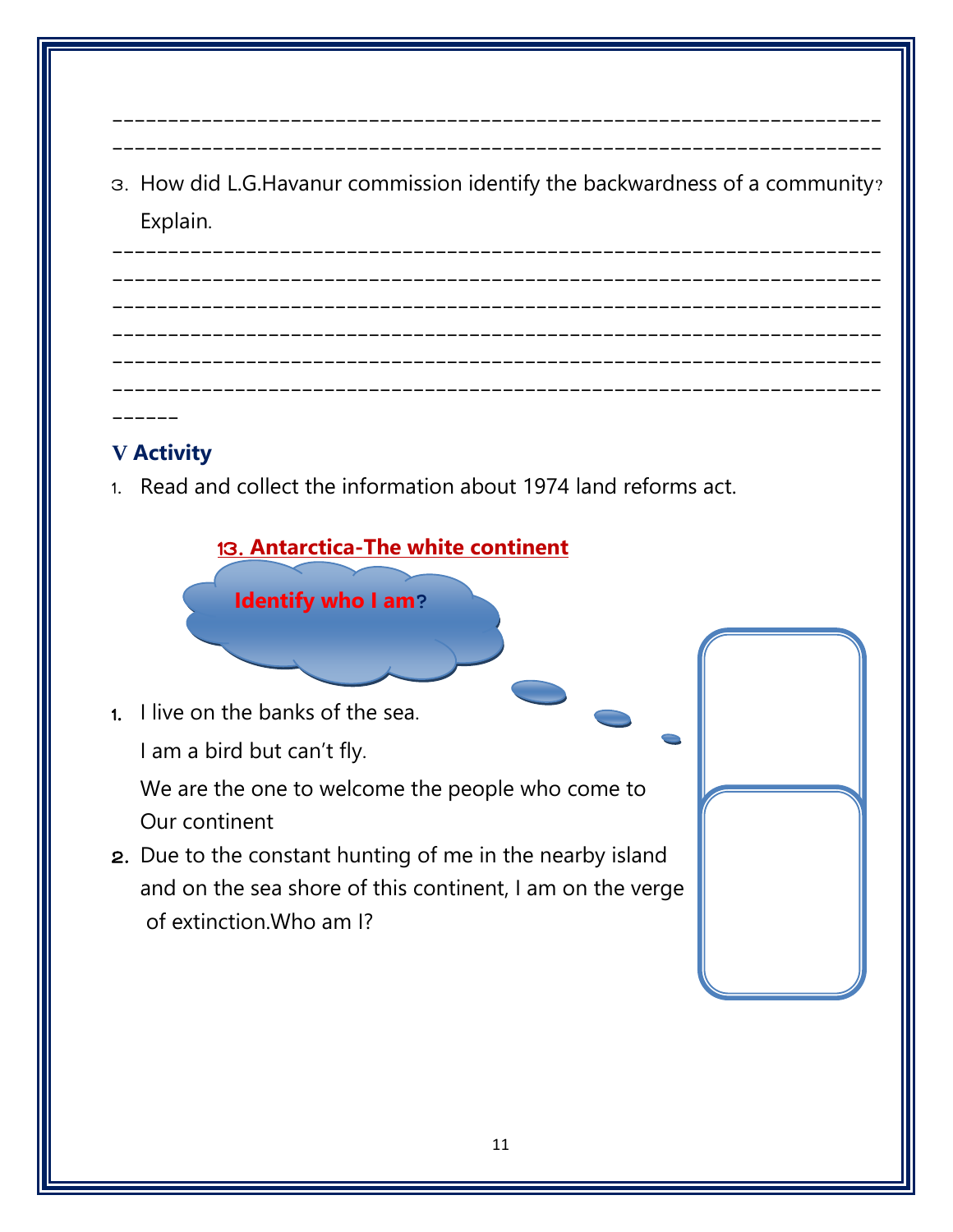#### **II. Fill in the blanks**.

- 1. The highest continent on the earth
- 2. The highest mountain peak of Antarctica
- 3. The place which has recorded the lowest temperature

4. In 1910,the south pole was discovered by

## **III Write as shown in the example**.

Ξ

#### **Example**: **Mount Elbrus–active volcano**

| 1. Prince Charles <u>- Parameters</u>                              |
|--------------------------------------------------------------------|
| 2. Weddel                                                          |
| $3.$ Moss $-$<br><u> 1989 - Johann Barbara, martxa alemaniar a</u> |
| 4. Iceberg $ -$                                                    |
| 5. Adelie<br><u> 1980 - Johann Barbara, martxa alemaniar a</u>     |
| IV Answer in two or three sentences each                           |
| 1. List out the oceans that surrounds Antarctica.                  |
|                                                                    |
|                                                                    |
|                                                                    |
|                                                                    |
| 2. Which are the different names given to Antarctica?              |
|                                                                    |
|                                                                    |
| 12                                                                 |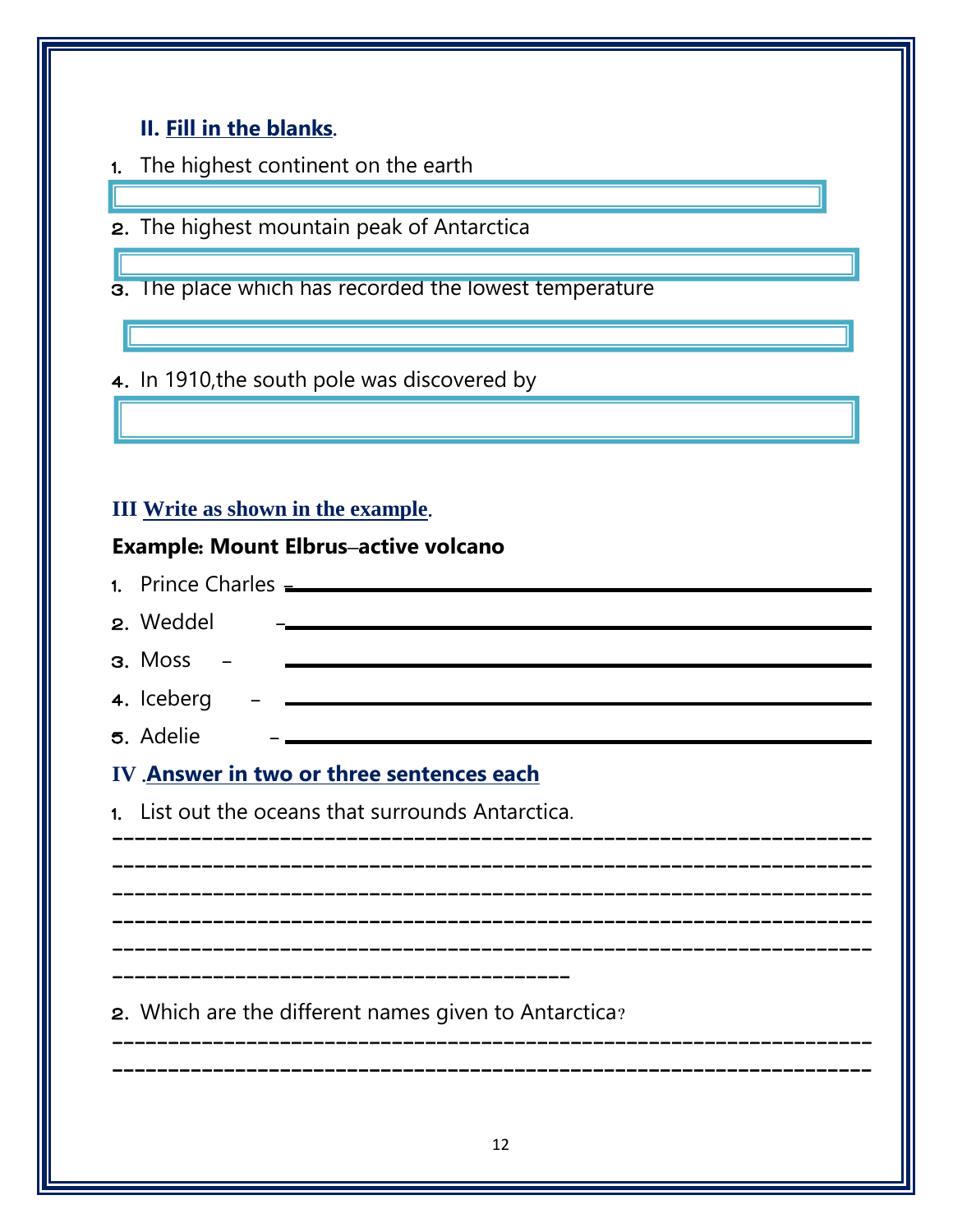3. Name the important plants and animals of Antarctica.

\_\_\_\_\_\_\_\_\_\_\_\_\_\_\_\_

\_\_\_\_\_\_\_\_\_\_\_\_

4. Mention the Indian research centers in Antarctica.

### V Give reason.

1. Antarctica will have 6 months of sunshine and 6 months of darkness